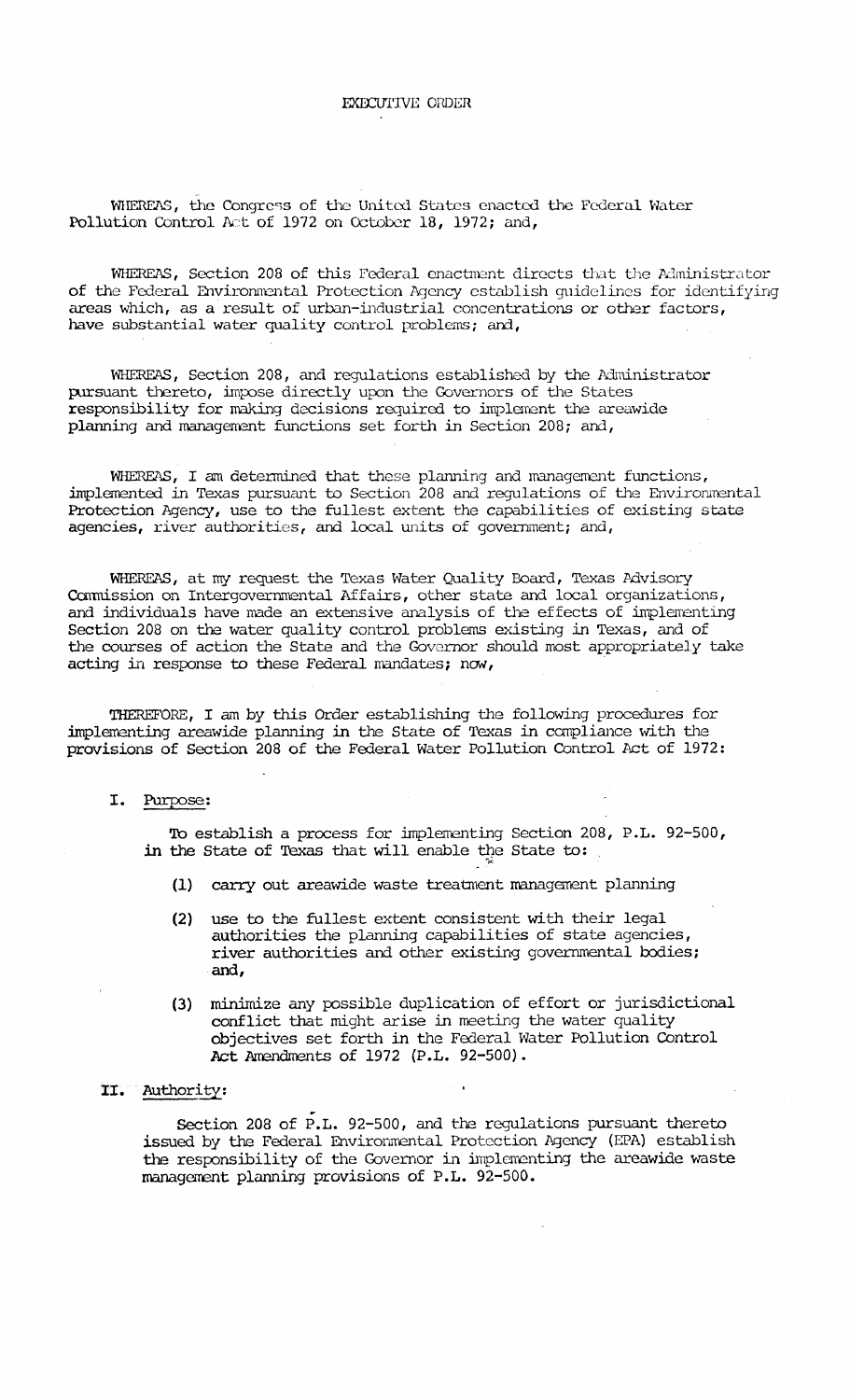Further, under laws of the State of Texas, the Governor is the chief planning officer of the State with general and specific responsibility for providing coordination among planning activities conducted at all levels of State and local government.

### III. Definitions:

The following definitions will apply in carrying out the procedures contained herein:

- (1) Division of Planning Coordination (DPC) a Division within the Office of the Governor that was created by the Legislature in 1967.
- (2) State Reviewing Agency the Texas Water Quality Board (TWQB) shall be, and is herewith designated as the State Reviewing Agency for Section 208 planning.
- (3) Designated planning area those areas within the State where substantial water quality control problems resulting from urban-industrial concentrations or other factors have been identified, and which have been or shall be designated by the Governor pursuant to Section 208.
- (4) Areamde Planning Advisory Committee a comnittee named by the Director of the Division of Planning Coordination, with representatives of the Texas Water Quality Board, Division of Planning Coordination, appropriate local and regional entities, and of the public.
- (5) Representative organization an organization with planning capability to develop effective areavlide waste' treatment management plans. Organizations so defined will include local elected officials or their designees as required by Section <sup>208</sup> and shall also include representation from river authorities or other entity with water planning and/or management responsibility in the designated area.

## IV. Procedure:

- (1) Determination of Eligible Areas
	- A. The TWQB, with the advice and concurrence of DPC, shall develop criteria for determining eligible 208 planning areas.
	- B. Based on the above criteria the TWQB shall present both oral and written recommendations to the Governor, through DPC, naming potentially eligible areas.
	- c. The DPC shall then notify EPA and affected local governments of the Governor's decision to consider designation in potentially eligible areas.
	- D. The TWQB shall then notify affected local and regional governmental bodies of public hearings to be held in each area. The TWQB and DPC shall co-sponsor at least one (1) public hearing in each potentially eligible 208 area. .
- (2) State 208 Planning Conference
	- A. If the DPC and TWQB agree that a State 208 Planning conference is warranted they shall jointly sponsor such a conference.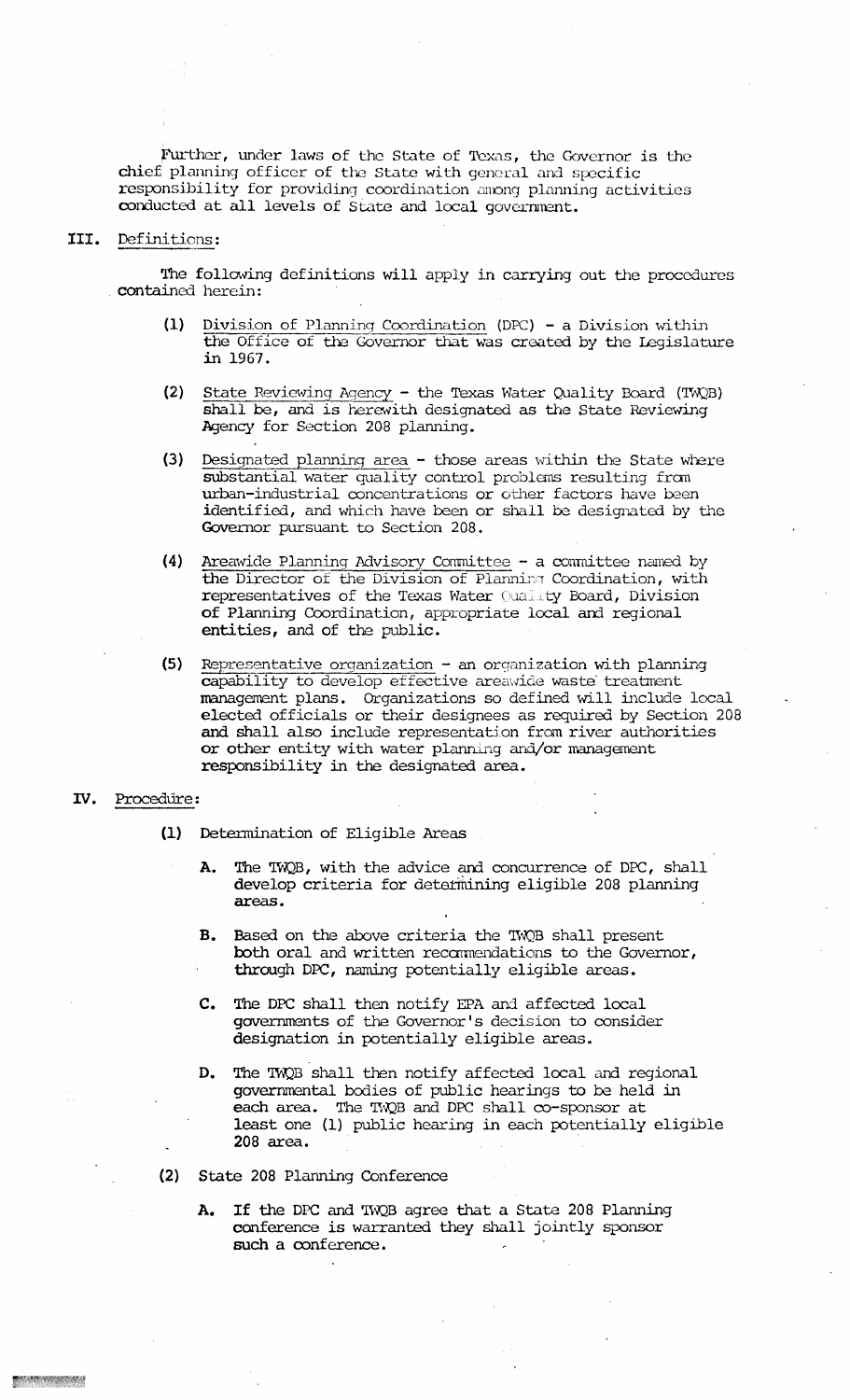- (3) Designation of Planning Area (s)
	- A. The TWQB, with the advice and concurrence of DPC, shall develop criteria and procedures for determining designation of planning areas.
	- B. Based upon the above criteria and information obtained during public hearings, the TWQB shall provide the Governor, through DPC, formal recommendations on area designations.
	- C. The Governor shall then notify EPA and local officials of his designation decision (s).
- (4) Designation of Planning Agency (ies)
	- A. The TWQB, with the advice and concurrence of DPC, shall develop criteria for evaluating the eligibility of areawide planning agencies.
	- B. Based upon the above criteria and information obtained during public hearings, the TWQB shall provide the Governor, through DPC, recommendations on areawide planning agency designations.
	- C. The Governor shall then notify EPA and local officials of his designation decisions.
- (5) Application Process
	- A. The 'IWQB, with the advice and concurrence of DPC, shall develop guidelines for the preparation of grant applications.
	- B. The 'IWQB shall review each application; grant, or refuse to grant, state certification of approval in accordance with applicable Federal regulations and State requirements; and forward the application through DPC to EPA.
	- C. The DPC shall coordinate A-95 review of the application prior to the TWQB's certification decision.
- (6) Planning Process
	- A. The TWQB shall monitor on a continuous basis the work of each designated areawide planning organization. The procedures to be followed to provide for this coordination will be contained in the Guidelines prepared by TWQB and DPC as set forth in 5.A. above.
	- B. The DPC and TWQB shall serve as members of each areawide planning advisory canmittee.
- (7) Plan Review and Submission
	- A. The TWQB shall review each areawide waste treatment management plan upon its completion, and submit to the Governor through DPC its recommendations concerning certification.